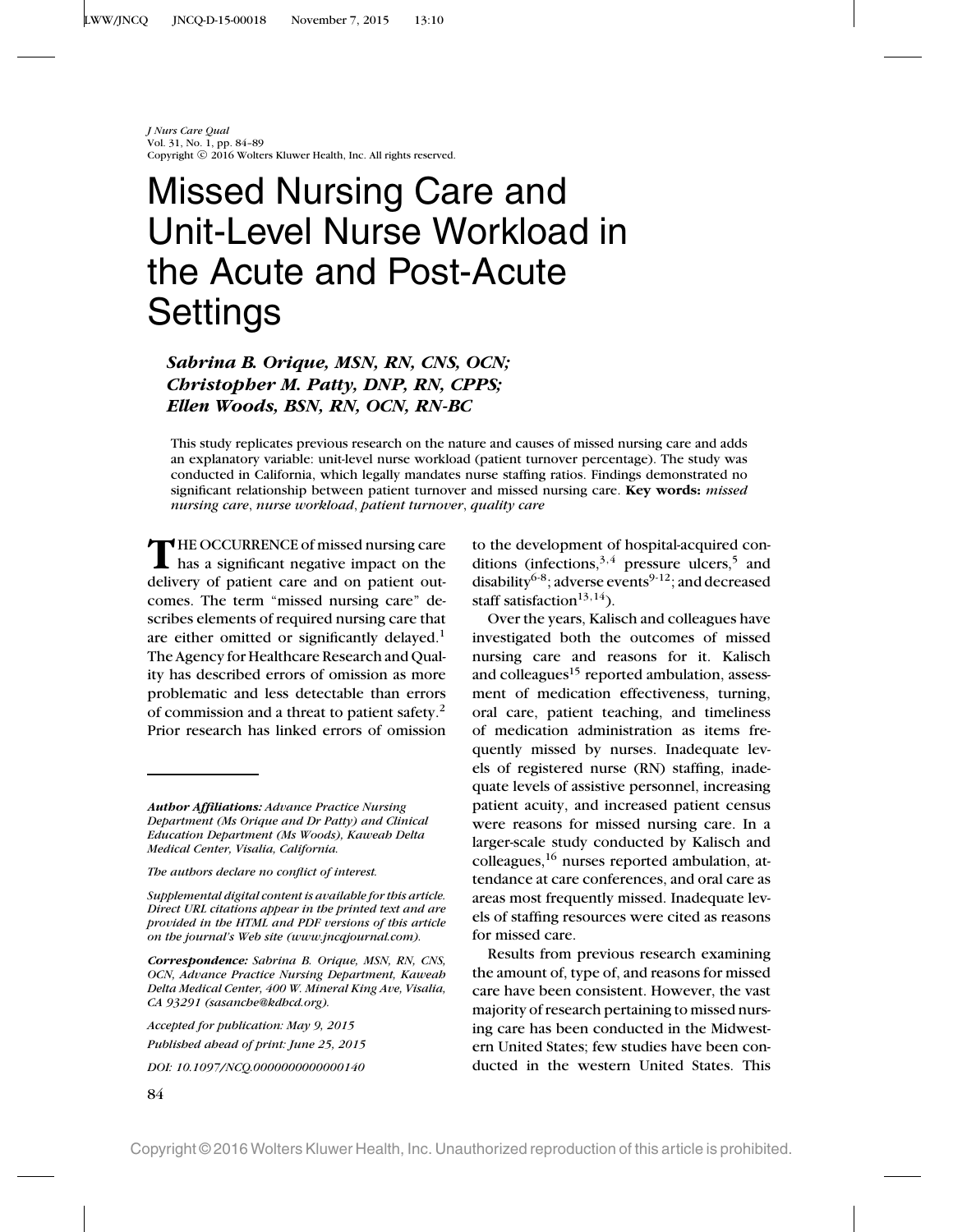study was an attempt to fill in that gap, providing data from a western state. To account for differences in the population sampled (ie, geographic location, RN education level, and staffing laws/regulations), the investigators of this study partially replicated previous research conducted by Kalisch and colleagues.

Currently, California is the only state to have enacted legally mandated staffing ratios on all patient care units, although 13 states have addressed nurse staffing through legislation.<sup>17</sup> Previous research has examined missed nursing care as an independent variable and a predictor of nursingsensitive outcomes.  $4,11,16$  The investigators expanded those studies to include analysis of unit-level nurse workload and its impact on missed nursing care. Unit-level nurse workload was expressed as patient turnover percentage. Despite the amount of published research examining missed nursing care, no study has explored the relationship between patient turnover and incidence of missed care.

Prior research has demonstrated strong correlations between nurse staffing, patient turnover, and nursing-sensitive outcomes.18-21 In 2005, the California Nursing Outcomes Coalition (CalNOC) $^{22}$  reported the results of a 2-year descriptive correlational study in which daily nurse staffing and hospital-acquired conditions (eg, falls, pressure ulcers) among medical-surgical patients were analyzed. In that study, 25 not-for-profit acute care facilities in California reported daily staffing, unit-level nurse workload metrics (patient turnover percentages), and safety and quality outcome indicators. Findings demonstrated that hours of care, RN educational preparation, patient turnover, and hospital complexity were significantly associated with nursing-sensitive outcomes. The results of the study provided further evidence that unitlevel nurse workload impacts patient outcomes, with high patient turnover compromising patient safety.

Increased complexity of patient care and high patient turnover may be factors contributing to the prevalence of missed nursing care. High patient turnover requires nurses

to provide a greater amount of care to more patients in a shorter time period.<sup>19,23</sup> High unit-level nurse workload also results in less time spent with patients and decreased nursing surveillance.19 Moreover, increased unit-level nurse workload is associated with adverse patient events, $24$  increased patient morbidity and mortality,  $25,26$  and nursing dissatisfaction.27 Consequently, high patient turnover may result in care that is prioritized, with elements of basic care being missed or significantly delayed.

The purpose of this study was to identify aspects of missed nursing care and their relationship to unit-level nurse workload. Specifically, the investigators sought to answer the following research questions: (1) What are the amount and types of missed nursing care? (2) What are the reasons for missed care? (3) Are the amount, types, and reasons for missed nursing care influenced by demographic characteristics? (4) What is the relationship between unit-level nurse workload and incidence of missed nursing care?

#### **METHODS**

## **Setting and sample**

The descriptive study used a survey method. The study took place in a 581-bed acute care medical facility in California. Hospital institutional review board approval was obtained. RNs, licensed vocational nurses, and nursing assistants providing direct patient care in the following areas were invited to participate: rehabilitation, subacute, transitional care, medical-surgical (clinical decision unit, cardiac, oncology, renal, and orthopedic), intermediate critical care, and critical care. Eligibility criteria included a minimum of 18 years of age and ability to read and write English.

Of the 169 nursing personnel who participated, there were 132 (78.1%) RNs, 12 (7.1%) licensed vocational nurses, and 25 (14.8%) nursing assistants. Of the sample, 85.2% were female. A majority of participants were 25 to 34 years old (36.7%), held an associate's degree in nursing (47.3%), worked 12-hour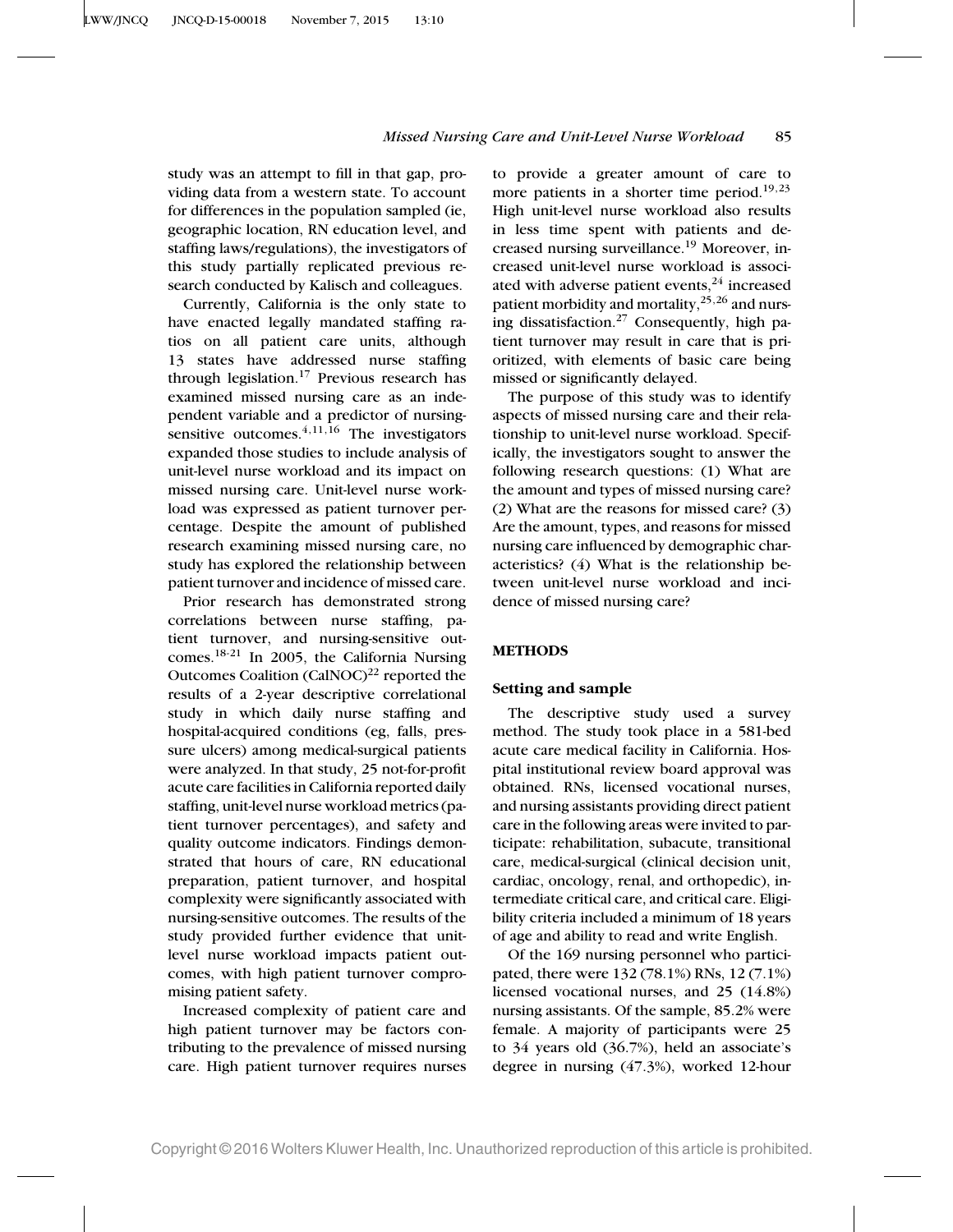shifts (95.3%), and were employed more than 30 hours per week (89.2%). Data were collected between February 2014 and April 2014.

#### **Instrument**

The MISSCARE survey<sup>28</sup> measures prevalence, type, and reason for missed nursing care. The survey is a 2-part instrument that was developed to assess perceptions of missed nursing care (part A) and reasons for missed care (part B). In part A of the survey, respondents are asked to identify the amount of care missed as either "always missed" or "never missed." In part B, respondents grade each item as a significant, moderate, minor, or not a reason. The survey also contains 20 demographic questions focusing on staff characteristics, work schedules, and staffing. In prior research using the MISSCARE survey, the instrument has demonstrated strong validity and high reliability. Content validity has been reported at 0.89 and test-retest reliability between 0.87 and 0.88 for part A and 0.86 for part B. Internal reliability ranges from 0.64 to 0.86 for Cronbach  $\alpha$  coefficients.<sup>15,16,28</sup>

## **Data collection**

Clinical staff completed the paper survey during or after staff meetings. As an incentive to participate, respondents were entered in a drawing to win a \$100 gift certificate. Data for unit-level nurse workload were obtained from the institution's finance department. These data included a summary of the total number of patient admissions, discharges, transfers in, and transfers out for the months of February to April 2014.

## **Data analysis**

Data from surveys were compiled into an Excel spreadsheet and imported into the Statistical Package for the Social Sciences (SPSS) (version 22; IBM Corp, Armonk, New York). Frequencies were computed to examine sample characteristics, amount of missed nursing care, and reasons for missed care. Items of care were considered to be missed when identified as "always," "frequently," or "occasionally" missed.

#### **RESULTS**

#### **Missed nursing care**

Elements of nursing care perceived as missed were similar across units. Ambulation was reported as the most frequent item of missed care. Ambulation was missed 78.8% of the time, followed by oral care (63.3%), timely medication administration (63.4%), bathing (62.7%), attending interdisciplinary care conferences when held (56%), assisting with toileting needs within 5 minutes of request (55%), turning patients every 2 hours (53%), patient teaching (53%), and responding to call lights within 5 minutes (53%). Supplemental Digital Content Table 1 (available at: [http://links.lww.com/JNCQ/A196\)](http://links.lww.com/JNCQ/A196) lists the frequency and percentage for all elements of missed care. To arrive at inferential statistics, a mean missed care score was calculated by averaging the amount of missed care for each element per respondent. The mean missed care score was determined to be  $3.65$  (SD = 0.55). No significant differences in missed care scores were found among units.

#### **Reasons for missed care**

Reasons for missed nursing care were similar across units. Labor resource issues were identified as the most significant reason for missed care (90.9%), followed by issues with materials resources (89.2%) and communication (81.3%). For each of these categories, Supplemental Digital Content Table 2 (available at: [http://links.lww.com/JNCQ/A197\)](http://links.lww.com/JNCQ/A197) lists the frequency and percentage for reasons of missed care.

## **Missed nursing care and staff characteristics**

A 1-way analysis of variance was conducted between missed nursing care and job title, unit staffing adequacy, and position satisfaction. Findings indicated that missed care score was significant between job title  $(F_{3,164} =$ 4.79,  $P = .003$ ). The post hoc Scheffe test revealed that missed care for nursing assistants  $(M = 4.010, SD = 0.572)$  was significantly higher than missed care for RNs (*M* = 3.576,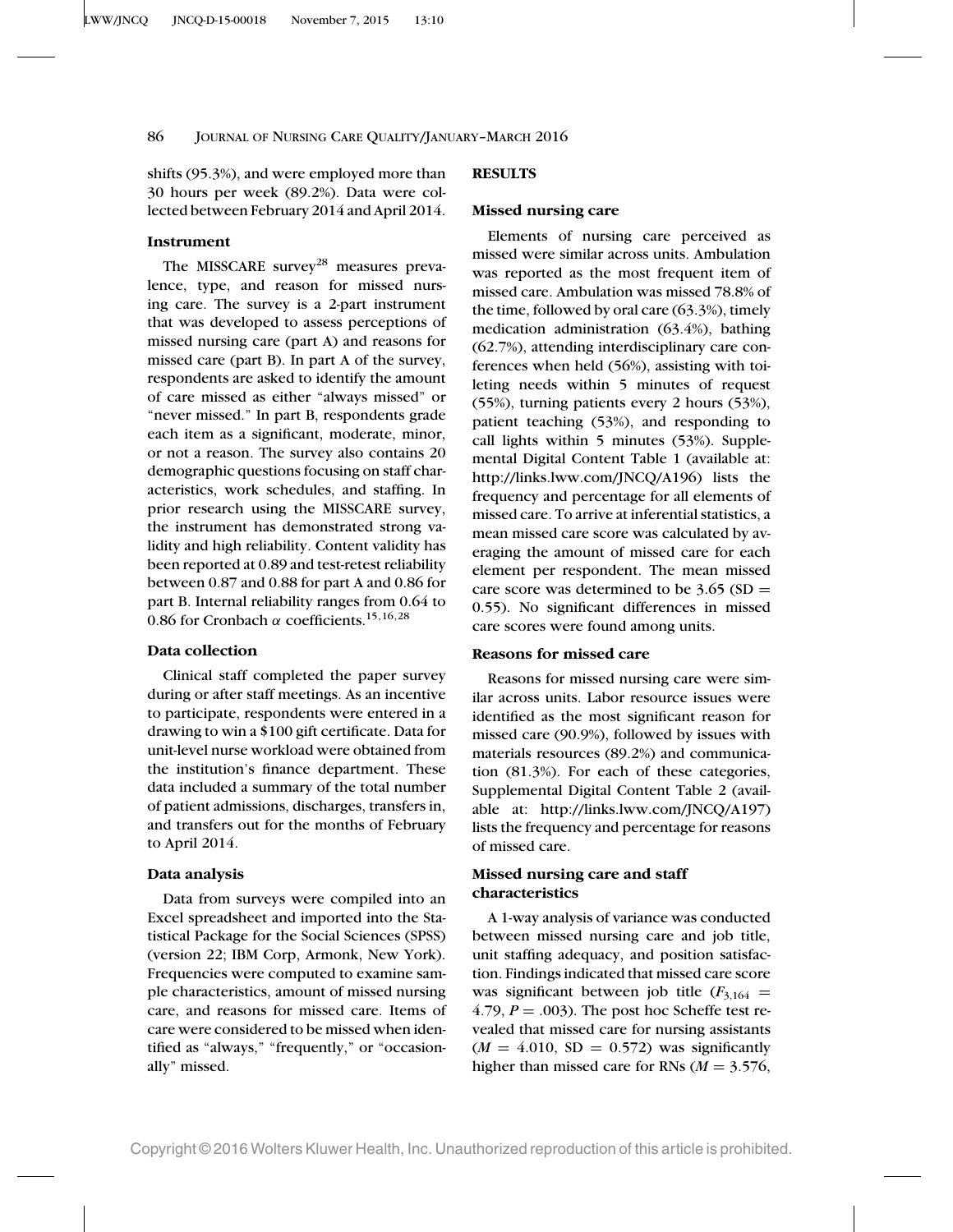$SD = 0.572$ . Analysis of variance demonstrated that the missed care score was significant between unit staffing adequacy  $(F_{3,164} =$ 4.98,  $P = .002$ ). The proportion of respondents who felt that unit staffing was adequate 100% (*M* = 3.953, SD = 0.481) or 75% (*M*  $= 3.778$ , SD  $= 0.526$ ) of the time was significantly higher than the proportion of those who felt that staffing was adequate 50% ( $M =$  $3.488$ , SD = 0.506) of the time. Findings also indicated that missed care score was significant between current position satisfaction  $(F_{2,166} = 4.63, P = .011)$ . The post hoc Scheffe test indicated that missed nursing care was significantly higher for respondents who were very dissatisfied or dissatisfied  $(M = 3.712)$ ,  $SD = 0.0541$ ) than for respondents who were neutral in their current position satisfaction  $(M = 3.360, SD = 0.578).$ 

A Pearson correlation was conducted to determine the strength of the relationship between the missed care score and the number of patients under a single nurse's care. Findings demonstrated a significant positive relationship between missed care and the number of patients under care ( $r_{167} = 0.246$ ,  $P = .001$ ,  $r^2$  = 0.06); the missed care score increased as the number of patients under care increased. Educational preparation, age, hours worked, experience, shift worked, overtime, missed shifts, and plans leave to current position were not significantly associated with missed care.

## **Predicting missed nursing care**

Stepwise multiple regression was used to determine whether job title, unit staffing adequacy, current position satisfaction, and number of patients cared for were predictors of missed care. Findings indicated that unit staffing adequacy and number of patients cared for significantly predicted missed care  $(R^2 = 0.134, R^2_{\text{adj}} = 0.123, F_{2,162} =$ 12.481,  $P < .001$ ). Missed care was reported to be greater when unit staffing was adequate at least 75% of the time  $(P < .001)$ and clinical staff had more patients to care for  $(P < .001)$ .

#### **Unit-level nurse workload**

Unit-level nurse workload (patient turnover percentage) was calculated by summing the number of admissions, discharges, transfers in, and transfers out divided by the total number of patient days. Units with highest patient turnover were intermediate critical care (92.5%), clinical decision unit (91%), medicalsurgical (76.7%), and critical care (66.3%). To determine the relationship between unit-level nurse workload and missed nursing care, a Pearson correlation was conducted. Analysis revealed no significant correlation between unit-level nurse workload and missed nursing care ( $r_{12} = -0.267$ ,  $P = .401$ ,  $r^2 = 0.07$ ).

## **DISCUSSION**

Frequency, type, and reasons for missed nursing care reported by staff were similar across units. Although ambulation, oral care, and timely medication administration were reported as items most frequently missed, additional elements of basic care such as bathing, toileting, and turning were missed at least half of the time. Assessment, glucose monitoring, vital signs, reassessments, and hand washing were reported as items of care to be least missed. Respondents cited labor resource issues as the most frequent reason for missed nursing care, followed by material resources and communication. The findings of this study further validate previous research examining the occurrence and reasons for missed nursing care. $4,15,16$ 

A measure of unit-level nurse workload (patient turnover percentage) generated by calculating the sum of admissions, discharges, and transfers divided by the total patient-days has been described as an explanatory nursingsensitive variable<sup>29</sup> in predicting hospitalacquired pressure ulcers $21$  and medication administration errors.<sup>12</sup> In this study, there was no significant relationship between unit-level nurse workload and the incidence of missed nursing care. A possible explanation for this finding may be that the California-mandated staffing ratios on patient care units with high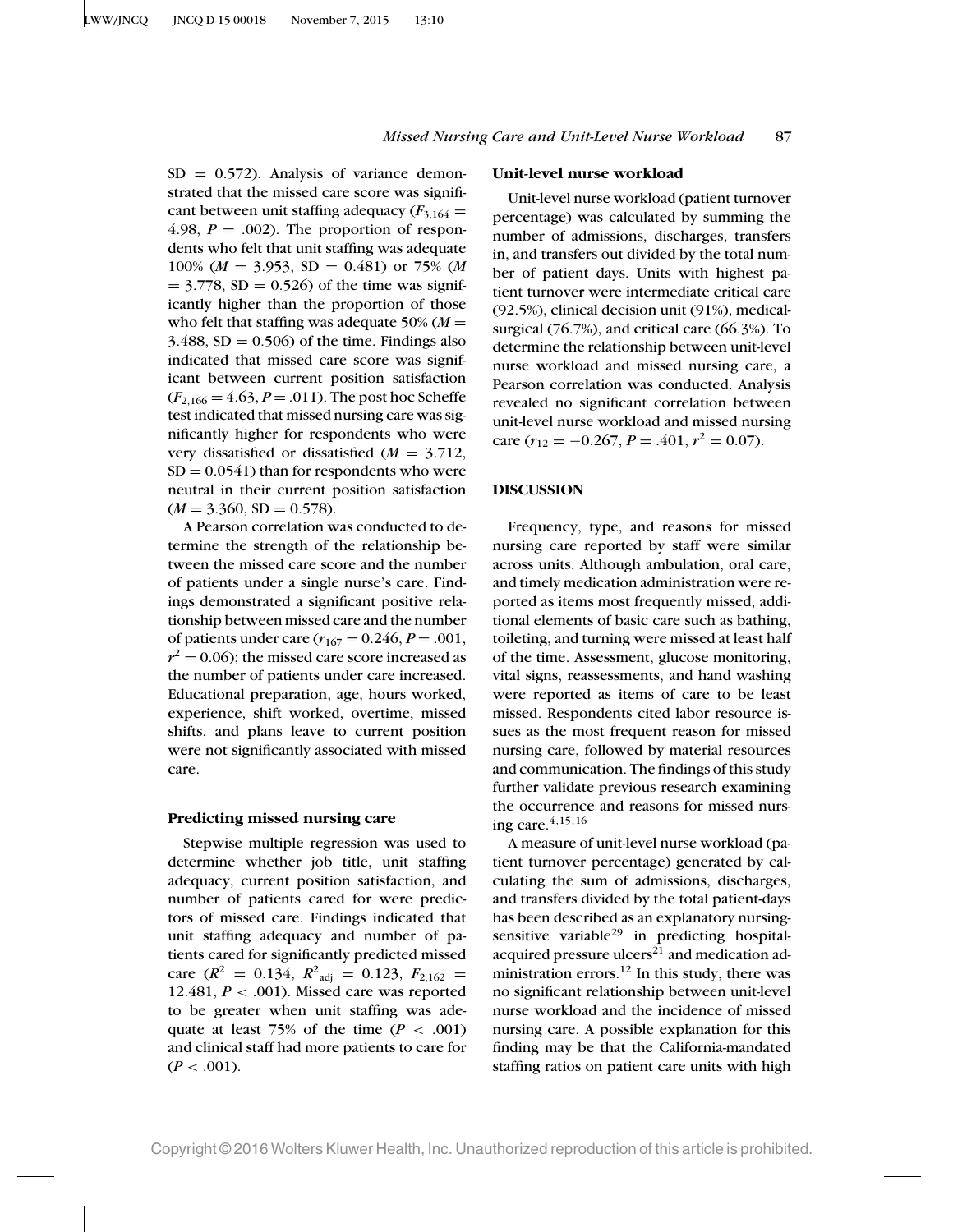patient turnover are more favorable than the standard medical-surgical 1:5 RN to patient ratio. For example, intermediate critical care units are staffed with a 1:3 RN to patient ratio, with the highest unit-level workload intensity (92.5% patient turnover) observed on a stepdown unit.

#### **Implications for nursing practice**

Ideally, all nursing care indicated and planned should be delivered. The inability of nurses to deliver care reduces the "dose" of nursing surveillance, defined as "purposeful and ongoing acquisition, interpretation and synthesis of patient data for clinical decision making." $\frac{30(p687)}{p}$  The activities performed to deliver nursing surveillance are frequently missed by nurses. A familiar example occurs when a missed opportunity to ambulate a patient results in a missed opportunity to monitor the patient's ability to perform activities of daily living. The result of this lower "dose" of nursing surveillance has been linked to an increased incidence of inpatient mortality after the development of certain patient complications (failure to rescue). $31$ 

The implication for nursing is that if missed care can be reduced, nursing surveillance can be increased with resultant improvement in patient outcomes. The results of this study indicate that the workload intensity of patient turnover is not a predictor of missed nursing care, although this fact may seem counterintuitive and may not be a widely generalizable finding. The implication for nursing practice with respect to this finding is that although this measure of unit-level intensity may be modifiable, efforts to reduce the incidence of missed nursing care might better be directed elsewhere.

## **Limitations**

This study is limited by the fact that it was confined to a single California hospital, which limits the generalizability of the study findings. In addition, the measure of missed nursing care is based on perceptions of nursing staff rather than more direct measurements based on observation or medical record review.

### **SUMMARY**

This study replicates and extends previous research on the nature and causes of missed nursing care, adding an additional explanatory variable: unit-level nurse workload (patient turnover percentage). The study was conducted in California, the only US state to legally mandate nurse staffing ratios.

This study found that elements of nursing care most often missed include ambulation, oral care, and timely administration of medications. Reasons for missed care relate to inadequate labor resources, material resources, and problematic communication. There was no significant relationship between unit-level nurse workload and missed nursing care.

#### **REFERENCES**

- 1. Kalisch BJ, Landstrom GL, Hinshaw AS. Missed nursing care: a concept analysis. *J Adv Nurs*. 2009; 38(2):76-83.
- 2. Agency for Healthcare Research and Quality. Glossary. [http://psnet.ahrq.gov/glossary.aspx?index](http://psnet.ahrq.gov/glossary.aspx?indexLetter=E) [Letter=E.](http://psnet.ahrq.gov/glossary.aspx?indexLetter=E) Accessed November 4, 2014.
- 3. Umscheid CA, Mitchell MD, Doshi JA, Agarwal R, Williams K, Brennan PJ. Estimating the proportion of healthcare-associated infections that are reasonably preventable and the related mortality and costs. *Infect Control Hosp Epidemiol*. 2011;32(2): 101-114.
- 4. Kalisch BJ, Dabney B. Patient-reported missed nursing care correlated with adverse events. *Am J Med Qual*. 2014;29(5):415-422.
- 5. Sochalski J. Is more better? The relationship between nurse staffing and the quality of nursing care in hospitals. *Med Care.* 2004;42(2)(suppl):II67-II73.
- 6. Brown CJ, Friedkin RJ, Inouye SK. Prevalence and outcomes of low mobility in hospitalized older patients. *J Am Geriatr Soc*. 2004;52(8):1263-1270.
- 7. Gill TM, Allore HG, Gahbauer EA, Murphy TE. Change in disability after hospitalization or restricted activity in older persons. *JAMA*. 2010;304(17):1919-1928.